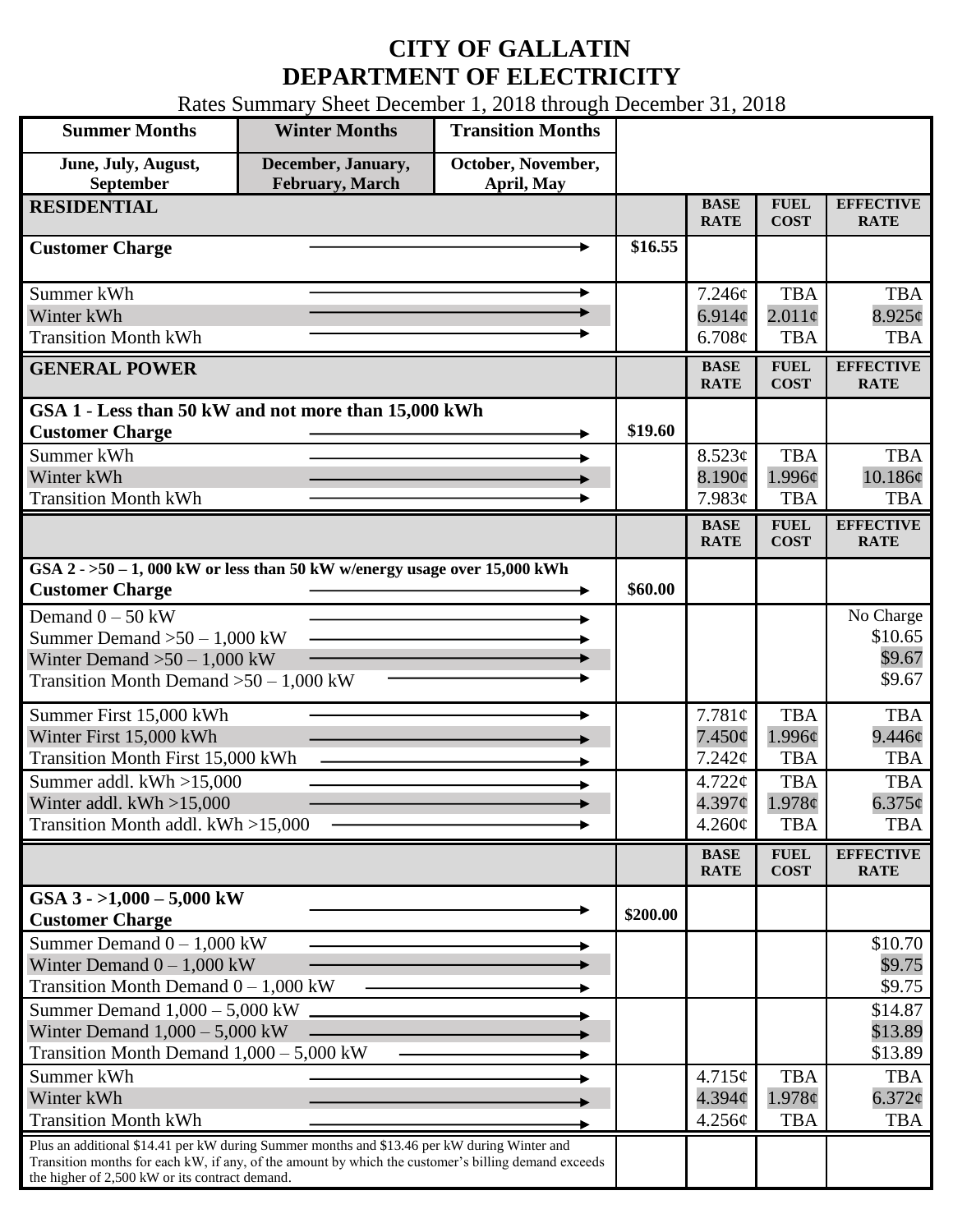| <b>Summer Months</b>                     | <b>Winter Months</b>                             | <b>Transition Months</b>         |         |                            |                            |                                 |
|------------------------------------------|--------------------------------------------------|----------------------------------|---------|----------------------------|----------------------------|---------------------------------|
| June, July, August,<br>September         | December, January,<br>February, March            | October, November,<br>April, May |         |                            |                            |                                 |
| <b>GENERAL POWER CONTINUE</b>            |                                                  |                                  |         | <b>BASE</b><br><b>RATE</b> | <b>FUEL</b><br><b>COST</b> | <b>EFFECTIVE</b><br><b>RATE</b> |
| GSB Demands from $5,001 - 15,000$ kW     |                                                  |                                  |         |                            |                            |                                 |
| <b>Customer Charge</b>                   |                                                  |                                  | \$1,500 |                            |                            |                                 |
| Onpeak Summer Demand 5,000 - 15,000 kW   |                                                  |                                  |         |                            |                            | \$10.87                         |
| Onpeak Winter Demand $5,000 - 15,000$ kW |                                                  |                                  |         |                            |                            | \$9.90                          |
|                                          | Onpeak Transition Month Demand 5,000 - 15,000 kW |                                  |         |                            |                            | \$9.90                          |
| <b>Offpeak Excess of Contract Demand</b> |                                                  |                                  |         |                            |                            |                                 |
| Summer                                   |                                                  |                                  |         |                            |                            | \$10.87                         |
| Winter                                   |                                                  |                                  |         |                            |                            | \$9.90                          |
| <b>Transition</b>                        |                                                  |                                  |         |                            |                            | \$9.90                          |
| Max Demand                               |                                                  |                                  |         |                            |                            | \$5.21                          |
| <b>Onpeak Summer kWh</b>                 |                                                  |                                  |         | 6.513¢                     | <b>TBA</b>                 | <b>TBA</b>                      |
| <b>Onpeak Winter kWh</b>                 |                                                  |                                  |         | 5.378¢                     | $2.145\phi$                | 7.523¢                          |
| <b>Onpeak Transition Month kWh</b>       |                                                  |                                  |         | 3.990¢                     | <b>TBA</b>                 | <b>TBA</b>                      |
| Offpeak Summer kWh First 200 HUD         |                                                  |                                  |         | 4.022¢                     | <b>TBA</b>                 | <b>TBA</b>                      |
| Offpeak Summer kWh Next 200 HUD          |                                                  |                                  |         | 0.564¢                     | <b>TBA</b>                 | <b>TBA</b>                      |
| <b>Additional HUD</b>                    |                                                  |                                  |         | $0.223\phi$                | <b>TBA</b>                 | <b>TBA</b>                      |
| Offpeak Winter kWh First 200 HUD         |                                                  |                                  |         | 4.244 <sub>c</sub>         | 2.145¢                     | 6.389¢                          |
| Offpeak Winter kWh Next 200 HUD          |                                                  |                                  |         | 0.564¢                     | 2.145c                     | 2.709¢                          |
| <b>Additional HUD</b>                    |                                                  |                                  |         | $0.223\phi$                | 2.145c                     | $2.368\phi$                     |
| Offpeak Transition kWh First 200 HUD     |                                                  |                                  |         | 3.990¢                     | <b>TBA</b>                 | <b>TBA</b>                      |
| Offpeak Transition kWh Next 200 HUD      |                                                  |                                  |         | 0.564¢                     | <b>TBA</b>                 | <b>TBA</b>                      |
| <b>Additional HUD</b>                    |                                                  |                                  |         | 0.223c                     | <b>TBA</b>                 | <b>TBA</b>                      |
|                                          |                                                  |                                  |         | <b>BASE</b><br><b>RATE</b> | <b>FUEL</b><br><b>COST</b> | <b>EFFECTIVE</b><br><b>RATE</b> |
| MSB Demands greater than 5,000 kW        |                                                  |                                  |         |                            |                            |                                 |
| <b>Customer Charge</b>                   |                                                  |                                  | \$1,500 |                            |                            |                                 |
| Onpeak Summer Demand > 5,000             |                                                  |                                  |         |                            |                            | \$10.24                         |
| Onpeak Winter Demand > 5,000             |                                                  |                                  |         |                            |                            | \$9.27                          |
| Onpeak Transition Month Demand > 5,000 – |                                                  |                                  |         |                            |                            | \$9.27                          |
| Max Demand                               |                                                  |                                  |         |                            |                            | \$2.26                          |
| <b>Offpeak Excess of Contract Demand</b> |                                                  |                                  |         |                            |                            |                                 |
| Summer                                   |                                                  |                                  |         |                            |                            | \$10.24                         |
| Winter                                   |                                                  |                                  |         |                            |                            | \$9.27                          |
| Transition                               |                                                  |                                  |         |                            |                            | \$9.27                          |
| <b>Onpeak Summer kWh</b>                 |                                                  |                                  |         | 5.779¢                     | <b>TBA</b>                 | <b>TBA</b>                      |
| <b>Onpeak Winter kWh</b>                 |                                                  |                                  |         | 4.639¢                     | 2.103¢                     | $6.742\varphi$                  |
| <b>Onpeak Transition Month kWh</b>       |                                                  |                                  |         | 3.589¢                     | <b>TBA</b>                 | <b>TBA</b>                      |
| Offpeak Summer kWh First 200 HUD         |                                                  |                                  |         | $3.279\mathcal{C}$         | <b>TBA</b>                 | <b>TBA</b>                      |
| Offpeak Summer kWh Next 200 HUD          |                                                  |                                  |         | 0.310¢                     | <b>TBA</b>                 | <b>TBA</b>                      |
| <b>Additional HUD</b>                    |                                                  |                                  |         | $0.055\phi$                | <b>TBA</b>                 | <b>TBA</b>                      |
| Offpeak Winter kWh First 200 HUD         |                                                  |                                  |         | 3.502¢                     | 2.103¢                     | $5.605\varphi$                  |
| Offpeak Winter kWh Next 200 HUD          |                                                  |                                  |         | $0.310\phi$                | 2.103¢                     | 2.413¢                          |
| <b>Additional HUD</b>                    |                                                  |                                  |         | $0.055\phi$                | 2.103¢                     | 2.158¢                          |
| Offpeak Transition kWh First 200 HUD     |                                                  |                                  |         | 3.589¢                     | <b>TBA</b>                 | <b>TBA</b>                      |
| Offpeak Transition kWh Next 200 HUD      |                                                  |                                  |         | 0.310¢                     | <b>TBA</b>                 | <b>TBA</b>                      |
| <b>Additional HUD</b>                    |                                                  |                                  |         | $0.055\phi$                | <b>TBA</b>                 | <b>TBA</b>                      |

## **Page 2 - Rates Summary Sheet December 1, 2018 through December 31, 2018**